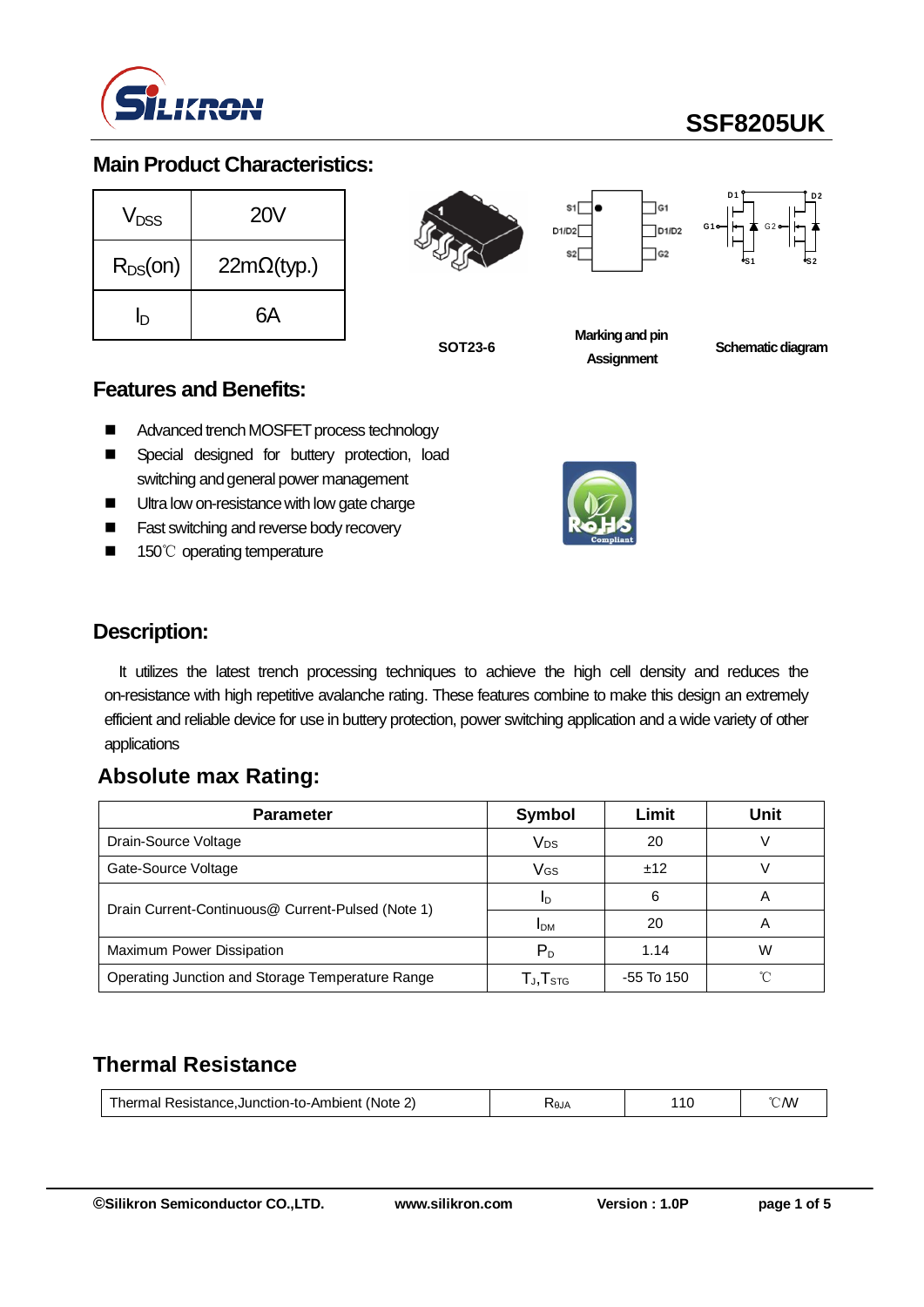

# **Electrical Characterizes** @T<sub>A</sub>=25℃ unless otherwise specified

| <b>Parameter</b>                          | Symbol                   | <b>Condition</b>                                   | Min | <b>Typ</b> | Max          | Unit      |  |
|-------------------------------------------|--------------------------|----------------------------------------------------|-----|------------|--------------|-----------|--|
| <b>OFF CHARACTERISTICS</b>                |                          |                                                    |     |            |              |           |  |
| Drain-Source Breakdown Voltage            | <b>BV</b> <sub>DSS</sub> | $V_{GS}$ =0V $I_D$ =250µA                          | 20  |            |              | V         |  |
| Zero Gate Voltage Drain Current           | $I_{DSS}$                | $V_{DS} = 20V$ , $V_{GS} = 0V$                     |     |            | $\mathbf{1}$ | μA        |  |
| Gate-Body Leakage Current                 | lgss                     | $V_{GS} = \pm 10V$ , $V_{DS} = 0V$                 |     |            | ±100         | nA        |  |
| <b>ON CHARACTERISTICS (Note 3)</b>        |                          |                                                    |     |            |              |           |  |
| Gate Threshold Voltage                    | $V_{GS(th)}$             | $V_{DS}=V_{GS}I_D=250\mu A$                        | 0.5 |            | 1.2          | $\vee$    |  |
| Drain-Source On-State Resistance          | R <sub>DS(ON)</sub>      | $V_{GS}=4.5V$ , $I_D=6A$                           |     | 22         | 24           | $m\Omega$ |  |
|                                           |                          | $V_{GS} = 2.5V$ , $I_D = 5.2A$                     |     | 27         | 30           | $m\Omega$ |  |
| Forward Transconductance                  | $q_{FS}$                 | $V_{DS} = 10V$ , $I_D = 6A$                        |     | 20         |              | S         |  |
| <b>DYNAMIC CHARACTERISTICS (Note4)</b>    |                          |                                                    |     |            |              |           |  |
| Input Capacitance                         | C <sub>lss</sub>         |                                                    |     | 1030       |              | PF        |  |
| <b>Output Capacitance</b>                 | C <sub>oss</sub>         | $V_{DS}$ =20V, $V_{GS}$ =0V,<br>$F=1.0MHz$         |     | 320        |              | PF        |  |
| Reverse Transfer Capacitance              | C <sub>rss</sub>         |                                                    |     | 150        |              | PF        |  |
| <b>SWITCHING CHARACTERISTICS (Note 4)</b> |                          |                                                    |     |            |              |           |  |
| Turn-on Delay Time                        | $t_{d(on)}$              |                                                    |     | 30         |              | nS        |  |
| Turn-on Rise Time                         | $t_{r}$                  | $V_{DD} = 10V$ , $I_D = 1A$                        |     | 70         |              | nS        |  |
| Turn-Off Delay Time                       | $t_{d(off)}$             | $V$ <sub>GS</sub> =5V.R <sub>GFN</sub> =6 $\Omega$ |     | 40         |              | nS        |  |
| <b>Turn-Off Fall Time</b>                 | $t_{\rm f}$              |                                                    |     | 65         |              | nS        |  |
| <b>DRAIN-SOURCE DIODE CHARACTERISTICS</b> |                          |                                                    |     |            |              |           |  |
| Diode Forward Voltage (Note 3)            | <b>V<sub>sn</sub></b>    | $V_{GS}=0V$ , $I_S=1.7A$                           |     | 0.82       | 1.2          | V         |  |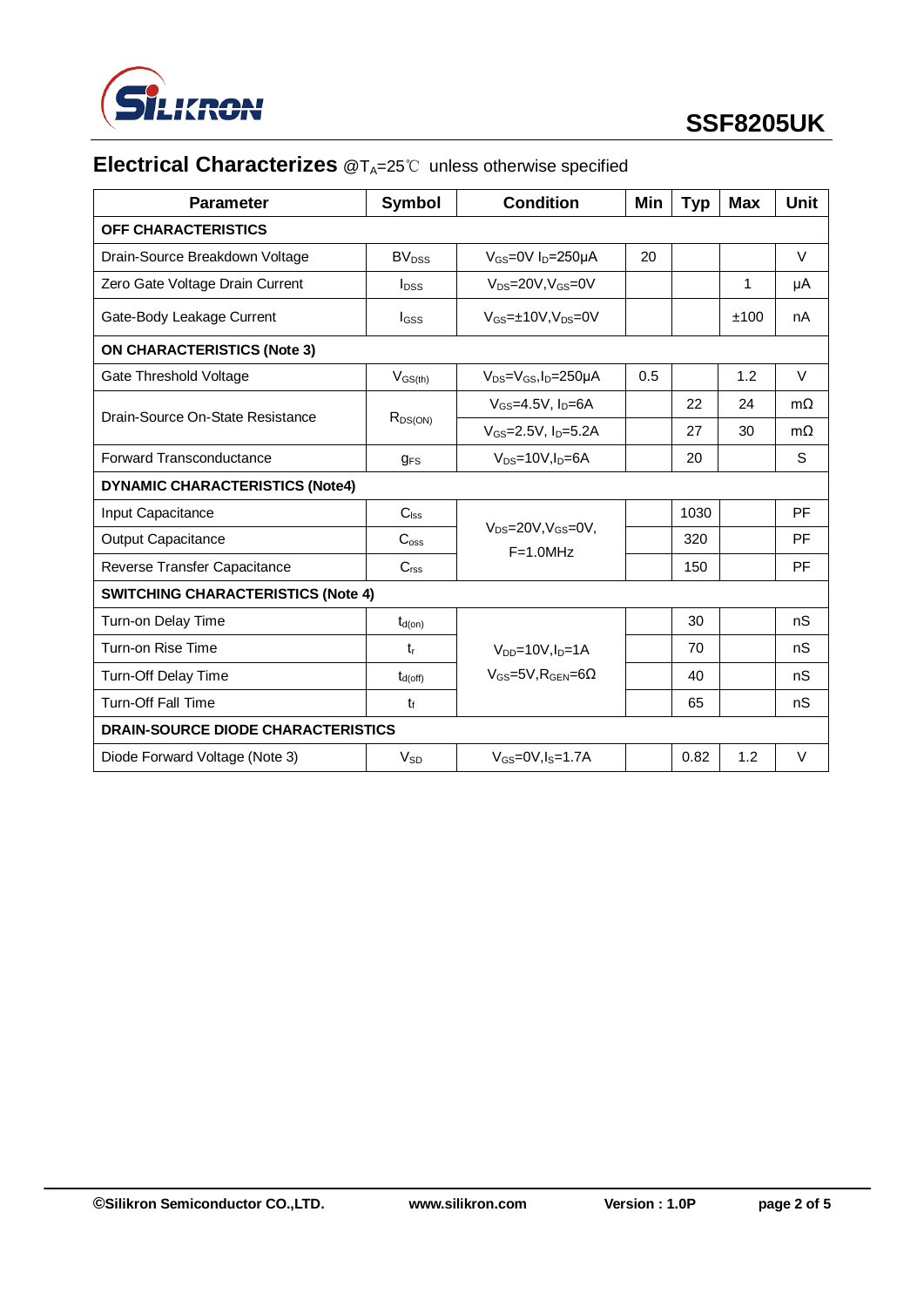

# **Test circuits and Waveforms**





### **NOTES:**

- 1. Repetitive Rating: Pulse width limited by maximum junction temperature.
- 2. Surface Mounted on FR4 Board, t ≤ 10 sec.
- 3. Pulse Test: Pulse Width ≤ 300μs, Duty Cycle ≤ 2%.
- 4. Guaranteed by design, not subject to production testing.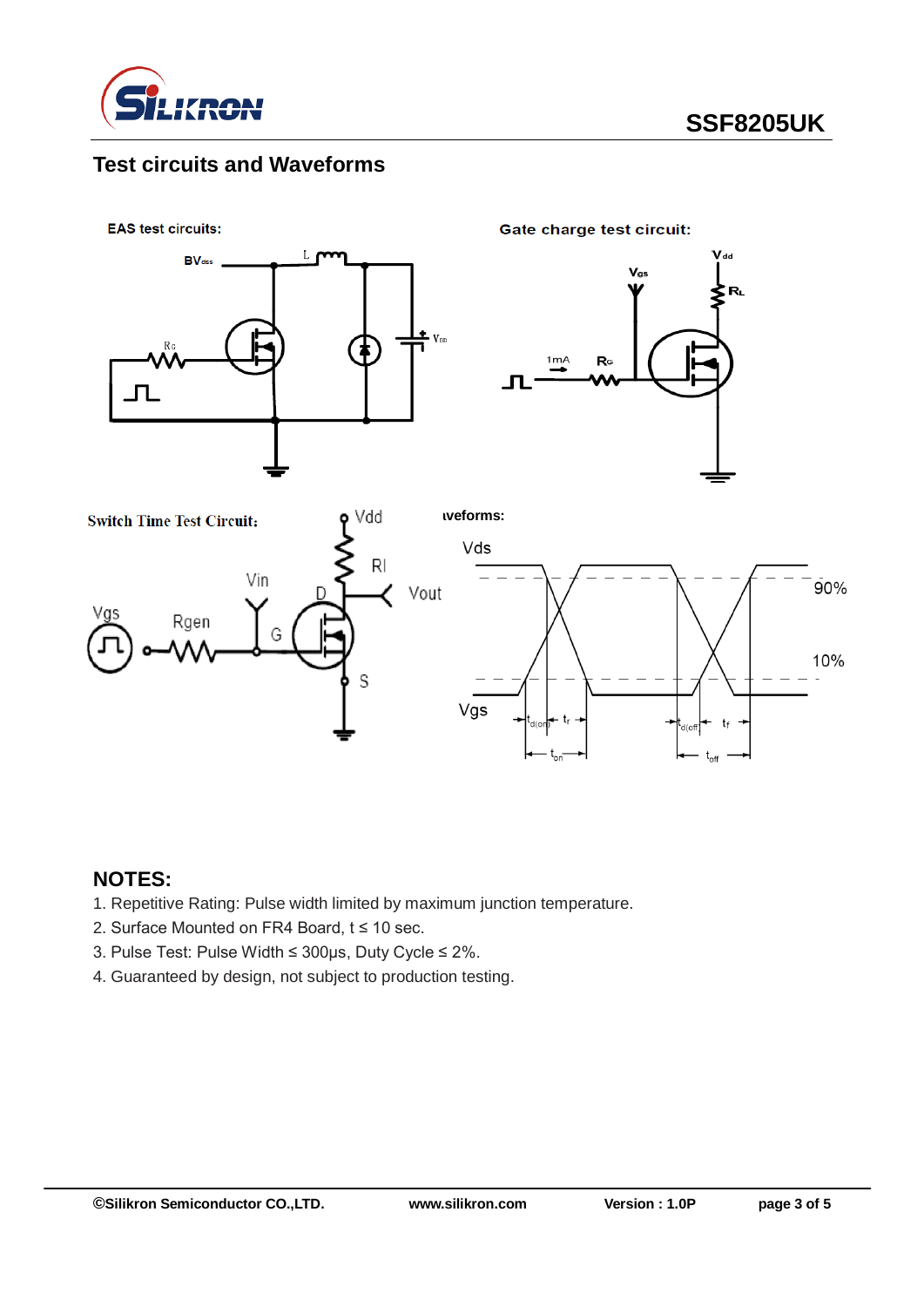

# **SSF8205UK**

## **Mechanical Data**:



Unit: mm

| Symbol | Dimensions In Millimeters |      |        | Dimensions In Millimeters |      |  |
|--------|---------------------------|------|--------|---------------------------|------|--|
|        | Min                       | Max  | Symbol | Min                       | Max  |  |
|        | 2.82                      | 3.02 |        | 0.85                      | 1.05 |  |
|        | 1.50                      | 1.70 |        | 0.35                      | 0.50 |  |
|        | 0.90                      | 1.30 |        | 0.10                      | 0.20 |  |
|        | 2.60                      | 3.00 | ю      | 0.35                      | 0.55 |  |
|        | 1.80                      | 2.00 |        |                           | 0.15 |  |